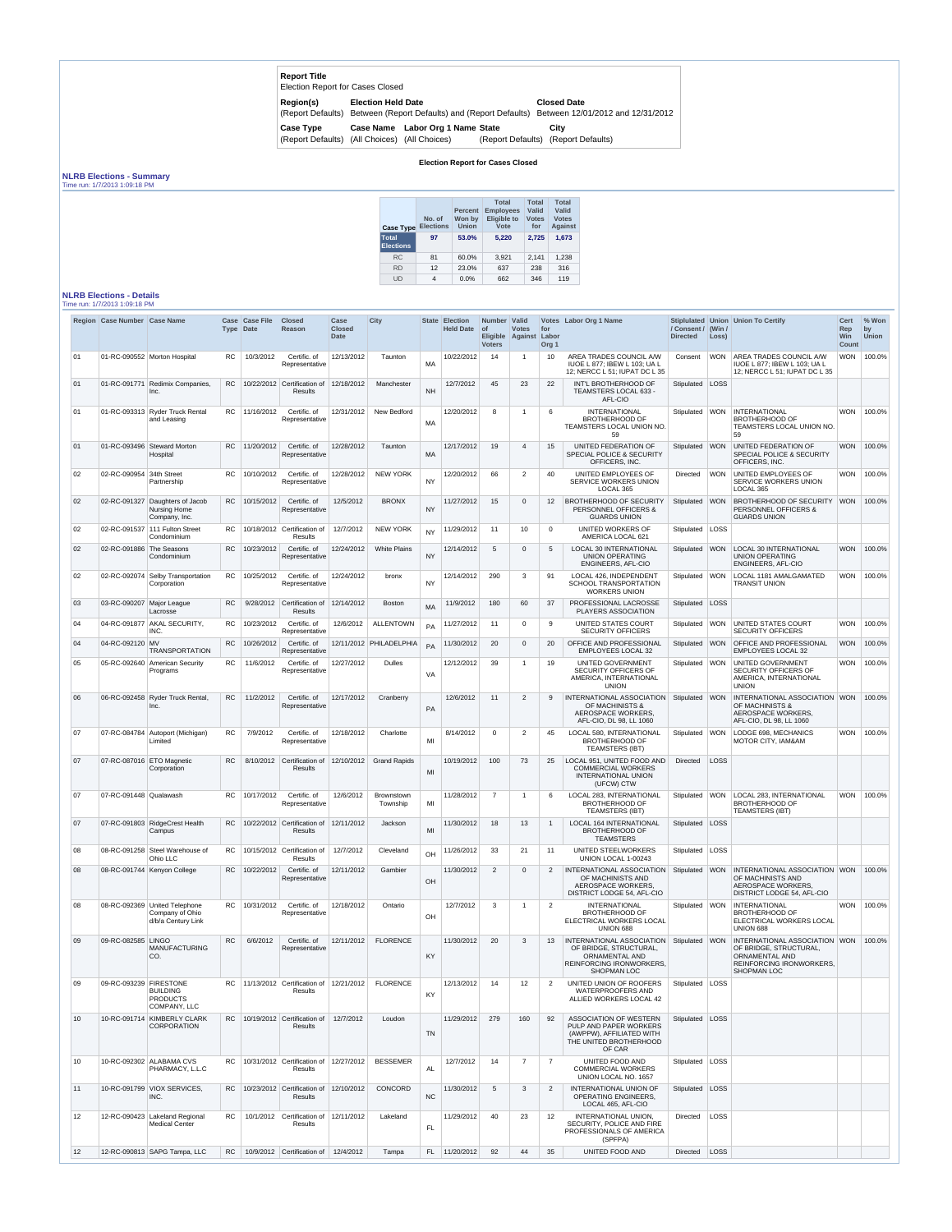|        | Region Case Number Case Name |                                                                                                                   | <b>Type Date</b> | <b>Case Case File</b> | <b>Closed</b><br>Reason                                             | Case<br><b>Closed</b><br><b>Date</b> | <b>City</b>            |           | State Election<br><b>Held Date</b> | Number Valid<br>  of<br><b>Voters</b> | <b>Votes</b><br>Eligible Against Labor | for<br>Org <sub>1</sub> | Votes Labor Org 1 Name                                                                                                                | / Consent / (Win /<br><b>Directed</b> | $\vert$ Loss) | Stiplulated   Union   Union To Certify                                                                                                            | <b>Cert</b><br>Rep<br>Win<br><b>Count</b> | % Won<br>by<br><b>Union</b> |
|--------|------------------------------|-------------------------------------------------------------------------------------------------------------------|------------------|-----------------------|---------------------------------------------------------------------|--------------------------------------|------------------------|-----------|------------------------------------|---------------------------------------|----------------------------------------|-------------------------|---------------------------------------------------------------------------------------------------------------------------------------|---------------------------------------|---------------|---------------------------------------------------------------------------------------------------------------------------------------------------|-------------------------------------------|-----------------------------|
|        |                              |                                                                                                                   |                  |                       | Results                                                             |                                      |                        |           |                                    |                                       |                                        |                         | <b>COMMERICAL WORKERS</b><br>UNION, LOCAL 1625                                                                                        |                                       |               |                                                                                                                                                   |                                           |                             |
| 12     |                              | 12-RC-092122 Winter Haven Facility<br>Operations LLC dba<br>Consulate Health<br>Consulate Care of<br>Winter Haven |                  | RC 10/26/2012         | Certific. of<br>Representative                                      | 12/17/2012                           | Winter Haven           | <b>FL</b> | 12/5/2012                          | 62                                    | 18                                     | 35                      | UNITED FOOD & COMMERICAL<br>WORKERS, LOCAL 1625                                                                                       | Stipulated                            |               | WON UNITED FOOD & COMMERICAL WON   100.0%<br>WORKERS, LOCAL 1625                                                                                  |                                           |                             |
| 13     | 13-RC-090414                 | <b>Total Security</b><br>Management, Illinois 1<br>LLC                                                            | RC.              | 10/2/2012             | Certific. of<br>Representative                                      | 12/19/2012                           | Oakbrook<br>Terrace    | IL        | 11/13/2012                         | 64                                    | 11                                     | 23                      | <b>INTERNATIONAL UNION</b><br>SECURITY, POLICE & FIRE<br>PROFESSIONALS OF AMERICA<br>(SPFPA)                                          |                                       |               | Stipulated   WON   INTERNATIONAL UNION<br><b>SECURITY, POLICE &amp; FIRE</b><br><b>PROFESSIONALS OF AMERICA</b><br>(SPFPA)                        |                                           | WON 100.0%                  |
| 13     | 13-RC-090415 Total Security  | Management, Indiana<br>LLC.                                                                                       | RC.              |                       | 10/2/2012 Certification of<br>Results                               | 12/19/2012                           | Oakbrook<br>Terrace    | IL        | 11/13/2012                         | -5                                    | -1                                     | $\overline{1}$          | <b>INTERNATIONAL UNION</b><br><b>SECURITY, POLICE &amp; FIRE</b><br>PROFESSIONALS OF AMERICA<br>(SPFPA)                               | Stipulated   LOSS                     |               |                                                                                                                                                   |                                           |                             |
| 13     |                              | 13-RC-091597 Central Grocers, Inc.                                                                                |                  | RC 10/18/2012         | Certific. of<br>Representative                                      | 12/13/2012                           | Joliet                 | IL.       | 11/29/2012                         | 17                                    | 2                                      | 13                      | INTERNATIONAL UNION,<br>SECURITY, POLICE, AND FIRE<br>PROFESSIONALS OF AMERICA<br>(SPFPA)                                             | Directed                              |               | WON INTERNATIONAL UNION.<br>SECURITY, POLICE, AND FIRE<br>PROFESSIONALS OF AMERICA<br>(SPFPA)                                                     |                                           | WON 100.0%                  |
| 13     |                              | 13-RC-091657 Frank Shirey Cadillac,<br>Inc.                                                                       |                  | RC 10/19/2012         | Certific. of<br>Representative                                      | 12/14/2012                           | Oak Lawn               | IL        | 11/30/2012                         | $\overline{4}$                        | -1                                     | 3                       | <b>AUTOMOBILE MECHANICS</b><br><b>LOCAL 701. INTERNATIONAL</b><br>ASSOCIATION OF MACHINISTS<br>& AEROSPACE WORKERS,<br>AFL-CIO        | Directed                              |               | WON AUTOMOBILE MECHANICS<br><b>LOCAL 701. INTERNATIONAL</b><br>ASSOCIATION OF MACHINISTS<br>& AEROSPACE WORKERS,<br>AFL-CIO                       |                                           | WON 100.0%                  |
| 13     |                              | 13-RC-091690 VHS OF ILLINOIS.<br>INC. D/B/A<br>VANGUARD HOME<br>CARE                                              |                  |                       | $RC$   10/19/2012 Certification of<br>Results                       | 12/14/2012                           | LaGrange               | IL        | 11/30/2012                         | 62                                    | 31                                     | 21                      | <b>ILLINOIS NURSES</b><br><b>ASSOCIATION</b>                                                                                          | Stipulated LOSS                       |               |                                                                                                                                                   |                                           |                             |
| 13     |                              | 13-RC-091734   Cranemasters, Inc.                                                                                 | RC .             |                       | 10/22/2012 Certification of<br>Results                              | 12/14/2012                           | Hammond                | IN        | 12/3/2012                          | 18                                    | 12                                     | 5                       | <b>INTERNATIONAL UNION OF</b><br><b>OPERATING ENGINEERS</b><br>LOCAL 150 AFL-CIO                                                      | Stipulated                            | LOSS          |                                                                                                                                                   |                                           |                             |
| 14, 33 | 14-RC-089354                 | Front Row Produce,<br>LLC                                                                                         | <b>RC</b>        |                       | 9/17/2012 Certification of<br>Results                               | 12/20/2012                           | St. Louis              | <b>MO</b> | 10/24/2012                         | 5                                     | $\overline{2}$                         | $\overline{2}$          | LOCAL 688, INTERNATIONAL<br><b>BROTHERHOOD OF</b><br>TEAMSTERS AFFILIATED WITH<br><b>INTERNATIONAL</b><br><b>BROTHERHOOD OF TEAMS</b> | Stipulated                            | LOSS          |                                                                                                                                                   |                                           |                             |
| 14, 33 |                              | 14-RC-093456 Enerstar Power Corp<br>d/b/a Enerstar Electric<br>Cooperative                                        |                  | RC 11/19/2012         | Certific. of<br>Representative                                      | 12/21/2012                           | Paris                  | IL        | 12/13/2012                         | $\overline{7}$                        |                                        | -5                      | LOCAL 51, INTERNATIONAL<br><b>BROTHERHOOD OF</b><br><b>ELECTRICAL WORKERS,</b><br>AFL-CIO                                             | Stipulated                            |               | WON   LOCAL 51, INTERNATIONAL<br><b>BROTHERHOOD OF</b><br>ELECTRICAL WORKERS,<br>AFL-CIO                                                          |                                           | WON 100.0%                  |
| 15     |                              | 15-RC-087605 Georgia Pacific<br>Monticello, LLC                                                                   | <b>RC</b>        | 8/20/2012             | Certific. of<br>Representative                                      | 12/10/2012                           | Monticello             | <b>MS</b> | 11/29/2012                         | 312                                   |                                        | 133                     | PEARL RIVER UNION                                                                                                                     | <b>Directed</b>                       |               | WON UNITED STEEL, PAPER AND<br>FORESTRY, RUBBER,<br>MANUFACTURING, ENERGY,<br>ALLIED-INDUSTRIAL AND<br><b>SERVICE WORKE</b>                       |                                           | WON 100.0%                  |
| 15     |                              | 15-RC-092042 CSC-Computer<br><b>Sciences Corporation</b>                                                          |                  | RC 10/25/2012         | Certific. of<br>Representative                                      |                                      | 12/10/2012 FORT RUCKER | AL        | 11/28/2012                         | $\overline{4}$                        |                                        |                         | OF MACHINISTS AND<br>AEROSPACE WORKERS,<br>AFL-CIO                                                                                    |                                       |               | INTERNATIONAL ASSOCIATION   Stipulated   WON   INTERNATIONAL ASSOCIATION   WON   100.0%<br>OF MACHINISTS AND<br>AEROSPACE WORKERS,<br>AFL-CIO     |                                           |                             |
| 16     |                              | 16-RC-091560 SOUTHERN STAR<br>CONCRETE, INC.                                                                      |                  |                       | RC 10/18/2012 Certification of<br>Results                           | 12/10/2012                           | <b>IRVING</b>          | <b>TX</b> | 11/29/2012                         | 227                                   | 103                                    | 89                      | SOUTHERN STAR CONCRETE,<br>INC.                                                                                                       | Stipulated                            | LOSS          |                                                                                                                                                   |                                           |                             |
| 17     |                              | 17-RC-091846 MEP Acquisition Corp,<br>d/b/a Marine Electrical<br>Products                                         |                  |                       | RC   $10/23/2012$ Certification of<br>Results                       | 12/17/2012                           | Lebanon                | <b>MO</b> | 12/7/2012                          | 161                                   | 142                                    | 15                      | <b>INTERNATIONAL</b><br><b>BROTHERHOOD OF</b><br>ELECTRICAL WORKERS,<br>LOCAL 753                                                     | Stipulated   LOSS                     |               |                                                                                                                                                   |                                           |                             |
| 18     | 18-RC-091655 ST. MARY'S      | <b>MEDICAL SYSTEM</b><br><b>D/B/A ESSENTIA</b><br><b>HEALTH-</b><br><b>SANDSTONE</b>                              |                  | RC 10/19/2012         | Certific. of<br>Representative                                      | 12/6/2012                            | Sandstone              | <b>MN</b> | 11/29/2012                         | 26                                    | $\overline{7}$                         | 12                      | <b>MINNESOTA NURSES</b><br><b>ASSOCIATION</b>                                                                                         | Stipulated                            |               | WON MINNESOTA NURSES<br><b>ASSOCIATION</b>                                                                                                        |                                           | WON 100.0%                  |
| 18     |                              | 18-RC-092184 CLUSIAU SALES &<br>RENTAL, INC.                                                                      |                  | RC 10/29/2012         | Certific. of<br>Representative                                      | 12/6/2012                            | <b>Grand Rapids</b>    |           | 11/29/2012                         | 12                                    | $\overline{2}$                         | 10                      | <b>UAW INTERNATIONAL UNION</b><br>AND ITS LOCAL 349                                                                                   | Stipulated                            |               | WON JUAW INTERNATIONAL UNION<br>AND ITS LOCAL 349                                                                                                 |                                           | WON 100.0%                  |
| 18     |                              | 18-RC-092594 FIBROMINN, LLC                                                                                       | RC.              |                       | 11/5/2012 Certification of<br><b>Results</b>                        | 12/21/2012                           | Benson                 | <b>MN</b> | 12/13/2012                         | 18                                    | 15                                     | 3                       | <b>INTERNATIONAL</b><br><b>BROTHERHOOD OF</b><br>ELECTRICAL WORKERS,<br><b>LOCAL UNION 949</b>                                        | Stipulated LOSS                       |               |                                                                                                                                                   |                                           |                             |
| 18     |                              | 18-RC-092948 SOURCE INTERLINK<br>DISTRIBUTION, LLC                                                                | RC.              | 11/9/2012             | Certific. of<br>Representative                                      | 12/21/2012                           | Shoreview              | MN        | 12/14/2012                         | 10                                    | $\overline{2}$                         | 8                       | <b>INTERNATIONAL</b><br><b>BROTHERHOOD OF</b><br>TEAMSTERS LOCAL 120                                                                  |                                       |               | Stipulated   WON   INTERNATIONAL<br><b>BROTHERHOOD OF</b><br>TEAMSTERS LOCAL 120                                                                  |                                           | WON 100.0%                  |
| 18     |                              | 18-RC-093445 ADHAN INDUSTRIES,<br>LLC                                                                             |                  |                       | RC 11/19/2012 Certification of 12/27/2012 Chippewa Falls<br>Results |                                      |                        | WI        | 12/20/2012                         | 24                                    | 14                                     | 9                       | SHEET METAL WORKERS<br><b>INTERNATIONAL</b><br>ASSOCIATION, LOCAL 18                                                                  | Stipulated LOSS                       |               |                                                                                                                                                   |                                           |                             |
| 19, 36 |                              | 19-RC-091031 E-Z Rent-A-Car, Inc.                                                                                 |                  |                       | RC   $10/10/2012$ Certification of<br><b>Results</b>                | 12/20/2012                           | <b>SEATAC</b>          | <b>WA</b> | 11/16/2012                         | 15                                    | 9                                      | 2                       | <b>INTERNATIONAL</b><br><b>BROTHERHOOD OF</b><br><b>TEAMSTERS LOCAL UNION 117</b>                                                     | Stipulated   LOSS                     |               |                                                                                                                                                   |                                           |                             |
| 19, 36 |                              | 19-RC-092402 ALASKA FAMILY<br>SERVICES, INC.                                                                      | RC <sub>1</sub>  | 11/1/2012             | Certific. of<br>Representative                                      |                                      | 12/13/2012 ANCHORAGE   | AK        | 12/4/2012                          | 11                                    | 3                                      | $\overline{7}$          | <b>INTERNATIONAL</b><br><b>BROTHERHOOD OF</b><br>ELECTRICAL WORKERS,<br>LOCAL 1547, AFL-CIO                                           | Stipulated                            |               | WON INTERNATIONAL<br><b>BROTHERHOOD OF</b><br>ELECTRICAL WORKERS,<br>LOCAL 1547, AFL-CIO                                                          | <b>WON</b>                                | 100.0%                      |
|        |                              | 19, 36   19-RC-092759   Jones Lang LaSalle<br>Americas, Inc.                                                      |                  |                       | RC   11/7/2012   Certification of   12/20/2012<br>Results           |                                      | <b>SEATTLE</b>         | <b>WA</b> | 12/12/2012                         | -8                                    |                                        | 2                       | INTERNATIONAL UNION OF<br><b>OPERATING ENGINEERS.</b><br>LOCAL 286                                                                    | Stipulated   LOSS                     |               |                                                                                                                                                   |                                           |                             |
| 19. 36 |                              | 19-RC-092975 URS Federal Support<br>Services, Inc.                                                                | <b>RC</b>        | 11/9/2012             | Certific. of<br>Representative                                      | 12/17/2012                           | Fort Lewis             | <b>WA</b> | 12/7/2012                          | 10                                    | $\overline{2}$                         | $\overline{7}$          | MACHINISTS LOCAL 751                                                                                                                  | Stipulated                            |               | <b>WON MACHINISTS LOCAL 751</b>                                                                                                                   |                                           | WON 100.0%                  |
| 20, 37 |                              | 20-RC-086155 Cervera Automotive<br>Group LLC d/b/a<br>Veracom Ford                                                | RC.              | 7/27/2012             | Certific. of<br>Representative                                      | 12/12/2012                           | San mateo              | CA        | 9/4/2012                           | 13                                    | $\Omega$                               | -5                      | INTERNATIONAL ASSOCIATION<br>OF MACHINISTS AND<br>AEROSPACE WORKERS.<br>AFL-CIO, DISTRICT LODGE 190,<br>LOCAL LO                      |                                       |               | Stipulated WON INTERNATIONAL ASSOCIATION WON 100.0%<br>OF MACHINISTS AND<br>AEROSPACE WORKERS,<br>AFL-CIO, DISTRICT LODGE 190,<br><b>LOCAL LO</b> |                                           |                             |
| 20, 37 |                              | 20-RC-091869 Garda CL West, LLC                                                                                   |                  | RC 10/23/2012         | Certific, of<br>Representative                                      | 12/14/2012                           | Santa Rosa             | CA        | 11/29/2012                         | 20                                    | $\overline{7}$                         | 11                      | <b>INTERNATIONAL UNION</b><br>SECURITY POLICE AND FIRE<br>PROFESSIONALS OF AMERICA<br>(SPFPA)                                         | Stipulated WON                        |               | <b>INTERNATIONAL UNION</b><br><b>SECURITY POLICE AND FIRE</b><br><b>PROFESSIONALS OF AMERICA</b><br>(SPFPA)                                       |                                           | WON 100.0%                  |
| 20, 37 | 20-RC-091871                 | All Weather Industrial<br>Panels                                                                                  |                  |                       | RC   $10/23/2012$ Certification of<br>Results                       | 12/14/2012                           | Vacaville              | CA        | 12/3/2012                          | 27                                    | 11                                     | -9                      | UNITED STEEL, PAPER AND<br>FORESTRY, RUBBER,<br>MANUFACTURING, ENERGY,<br>ALLIED INDUSTRIAL AND<br><b>SERVICE WORKE</b>               | Stipulated   LOSS                     |               |                                                                                                                                                   |                                           |                             |
| 21     | 21-RC-091534 PURPLE          | COMMUNICATIONS,<br>INC.                                                                                           |                  | RC 10/18/2012         | Certific. of<br>Representative                                      | 12/6/2012                            | <b>SAN DIEGO</b>       | CA        | 11/28/2012                         | 55                                    | $\overline{7}$                         | 30                      | <b>COMMUNICATION WORKERS</b><br>OF AMERICA, AFL-CIO                                                                                   | Stipulated                            | <b>WON</b>    | <b>COMMUNICATION WORKERS</b><br>OF AMERICA, AFL-CIO                                                                                               |                                           | WON 100.0%                  |
| 21     |                              | 21-RC-091864   MEDREACH, INC.                                                                                     |                  | RC 10/23/2012         | Certific. of<br>Representative                                      | 12/12/2012                           | <b>COMPTON</b>         | CA        | 12/3/2012                          | 9                                     | $\Omega$                               | 8                       | NATIONAL EMERGENCY<br><b>MEDICAL SERVICES</b><br>ASSOCIATION/NAGE LOCAL 2                                                             |                                       |               | Stipulated   WON   NATIONAL EMERGENCY<br><b>MEDICAL SERVICES</b><br>ASSOCIATION/NAGE LOCAL 2                                                      |                                           | WON 100.0%                  |
| 21     | 21-RC-092097 COMMUNITY       | <b>HOSPITAL LONG</b><br><b>BEACH</b>                                                                              |                  | RC 10/26/2012         | Certific. of<br>Representative                                      |                                      | 12/18/2012 LONG BEACH  | CA        | 12/7/2012                          | 164                                   | 30                                     | 94                      | <b>CALIFORNIA NURSES</b><br><b>ASSOCIATION / NATIONAL</b><br>NURSES UNITED (CNA/NNU)                                                  |                                       |               | Stipulated WON CALIFORNIA NURSES<br><b>ASSOCIATION / NATIONAL</b><br>NURSES UNITED (CNA/NNU)                                                      |                                           | WON 100.0%                  |
| 21     |                              | 21-RC-092318 PRN Ambulance                                                                                        |                  |                       | RC   $10/30/2012$ Certification of<br>Results                       |                                      | 12/20/2012 LOS ANGELES | CA        | 12/13/2012                         | 200                                   | 99                                     | 66                      | <b>GENERAL TEAMSTERS,</b><br>AIRLINE, AEROSPACE AND<br>ALLIED EMPLOYEES,<br>WAREHOUSEMEN, DRIVERS,<br>CONSTRUCTION, ROC               | Stipulated   LOSS                     |               |                                                                                                                                                   |                                           |                             |
| 21     | 21-RC-093036 HIGH LIGHT      | ELECTRIC, INC.                                                                                                    |                  | RC 11/13/2012         | Certific. of<br>Representative                                      | 12/31/2012                           | Riverside              | CA        | 12/21/2012                         | 3                                     | $\Omega$                               | $\overline{2}$          | <b>INTERNATIONAL UNION OF</b><br><b>OPERATING ENGINEERS,</b><br>LOCAL #12, AFL-CIO                                                    | Stipulated                            |               | WON INTERNATIONAL UNION OF<br><b>OPERATING ENGINEERS.</b><br>LOCAL #12, AFL-CIO                                                                   |                                           | WON 100.0%                  |
| 21     |                              | 21-RC-093043 RURAL ELECTRIC,<br>INC., DBA RURAL<br>CONTRACTING                                                    |                  | RC 11/13/2012         | Certific. of<br>Representative                                      | 12/31/2012                           | Riverside              | CA        | 12/21/2012                         | $\overline{\mathcal{A}}$              | $\Omega$                               | $\overline{2}$          | INTERNATIONAL UNION OF<br><b>OPERATING ENGINEERS,</b><br>LOCAL #12, AFL-CIO                                                           |                                       |               | Stipulated   WON   INTERNATIONAL UNION OF<br><b>OPERATING ENGINEERS,</b><br>LOCAL #12, AFL-CIO                                                    |                                           | WON 100.0%                  |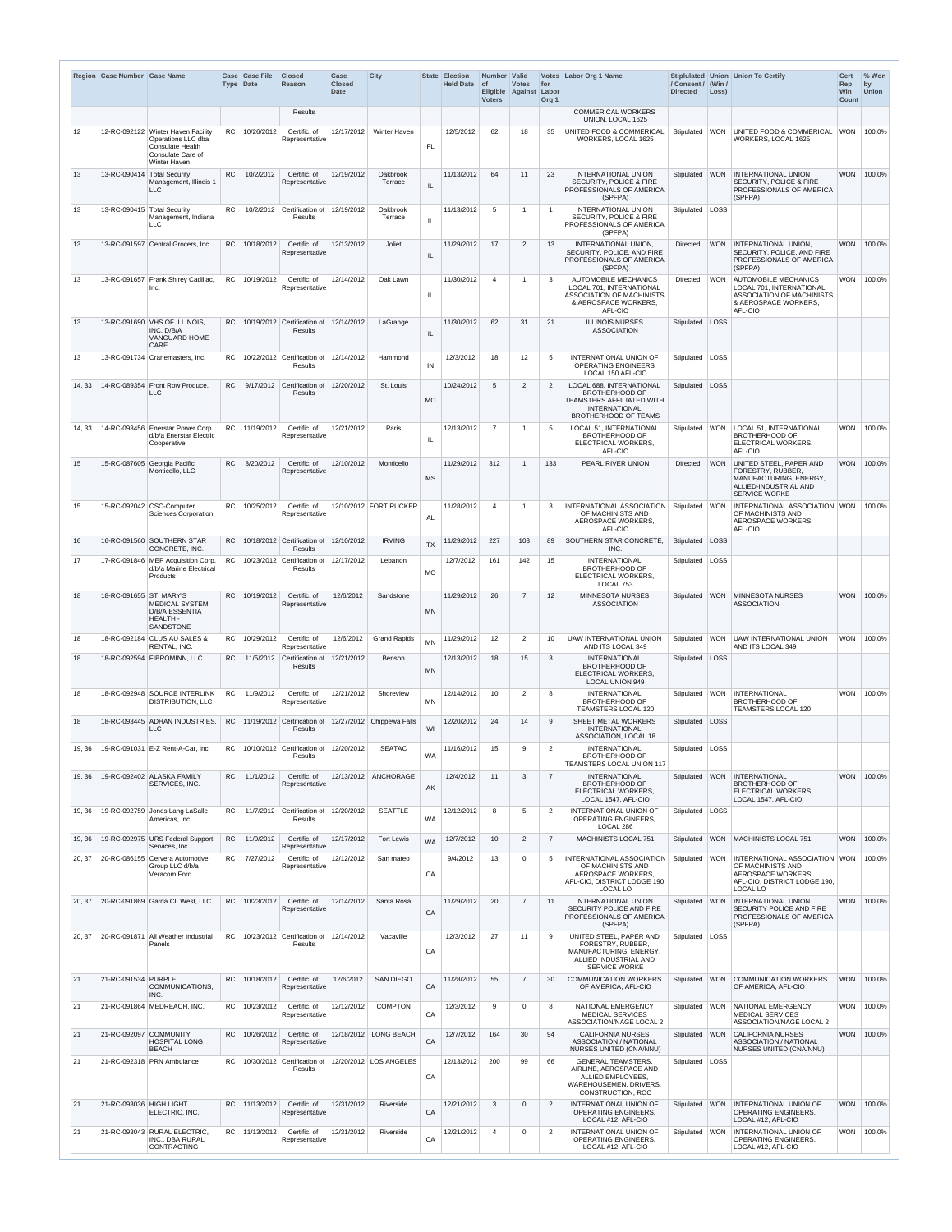|        | Region Case Number Case Name |                                                                                                                | Type Date | <b>Case Case File</b> | <b>Closed</b><br>Reason                                           | Case<br><b>Closed</b><br><b>Date</b> | <b>City</b>                                                        |           | <b>State Election</b><br><b>Held Date</b> | Number Valid<br><b>of</b><br><b>Voters</b> | <b>Votes</b><br>Eligible Against Labor | for<br>Org <sub>1</sub> | Votes Labor Org 1 Name                                                                                                                         | / Consent / (Win /<br><b>Directed</b> | Loss)       | Stiplulated Union Union To Certify                                                                                        | <b>Cert</b><br>Rep<br><b>Win</b><br>Count | $%$ Won<br>by<br><b>Union</b> |
|--------|------------------------------|----------------------------------------------------------------------------------------------------------------|-----------|-----------------------|-------------------------------------------------------------------|--------------------------------------|--------------------------------------------------------------------|-----------|-------------------------------------------|--------------------------------------------|----------------------------------------|-------------------------|------------------------------------------------------------------------------------------------------------------------------------------------|---------------------------------------|-------------|---------------------------------------------------------------------------------------------------------------------------|-------------------------------------------|-------------------------------|
| 22     | 22-RC-061844 Vertis Inc.     |                                                                                                                | RC.       | 7/28/2011             | Certification of<br><b>Results</b>                                | 12/17/2012                           | Monroe                                                             | <b>NJ</b> | 8/31/2011                                 | 80                                         | 37                                     | 37                      | <b>AMALGAMATED</b><br><b>LITHOGRAPHERS OF</b><br>AMERICA, LOCAL 1-L, IBT                                                                       | Stipulated LOSS                       |             |                                                                                                                           |                                           |                               |
| 22     |                              | 22-RC-091235 Bergen Shoppers LLC,<br>d/b/a Shoppers-World                                                      | RC.       |                       | 10/12/2012 Certification of<br><b>Results</b>                     | 12/10/2012                           | <b>NORTH</b><br><b>BERGEN</b>                                      | <b>NJ</b> | 11/29/2012                                | 44                                         | 30                                     | 9                       | UFCW (LOCAL NO. 108)<br><b>RWDSU DISTRICT COUNCIL</b>                                                                                          | Stipulated   LOSS                     |             |                                                                                                                           |                                           |                               |
| 22     |                              | 22-RC-091358 RESIDENCE INN BY<br><b>MARRIOT, LLC</b>                                                           |           | RC 10/15/2012         | Certific. of<br>Representative                                    | 12/12/2012                           | PARSIPPANY                                                         | <b>NJ</b> | 11/15/2012                                | 28                                         | 11                                     | 16                      | LOCAL 464-A                                                                                                                                    |                                       |             | Stipulated WON LOCAL 464-A                                                                                                | <b>WON</b>                                | 100.0%                        |
| 22     | 22-RC-092107                 | <b>EASTERN METAL</b><br><b>RECYCLING</b><br>TERMINAL, LLC                                                      |           | RC 10/25/2012         | Certific. of<br>Representative                                    | 12/17/2012                           | <b>NEWARK</b>                                                      | <b>NJ</b> | 12/4/2012                                 | 8                                          | -1                                     | $\overline{7}$          | TEAMSTERS LOCAL 701                                                                                                                            |                                       |             | Stipulated   WON   TEAMSTERS LOCAL 701                                                                                    | WON                                       | 100.0%                        |
| 22     | 22-RC-092616                 | <b>NC HOUSING</b><br>ASSOCIATES #100<br>Co., and NC Housing<br>Associates #200 Co.                             | RC.       | 11/5/2012             | Certific. of<br>Representative                                    | 12/21/2012                           | <b>JERSEY CITY</b>                                                 | <b>NJ</b> | 12/12/2012                                | 47                                         | $\Omega$                               | 32                      | LOCAL 365, UNITED<br><b>EMPLOYEES OF SERVICE</b><br><b>WORKERS</b>                                                                             | Stipulated WON                        |             | LOCAL 365, UNITED<br><b>EMPLOYEES OF SERVICE</b><br>WORKERS                                                               | <b>WON</b>                                | 100.0%                        |
| 24     | 24-RC-092738   MVM, Inc.     |                                                                                                                | RC        | 11/7/2012             | Certific. of<br>Representative                                    | 12/31/2012                           | <b>AGUADILLA</b>                                                   | <b>PR</b> | 12/19/2012                                | 33                                         | $\mathbf{0}$                           | 20                      | <b>GOVERNMENT SECURITY</b><br><b>GUARD ASSOCIATION</b>                                                                                         | Stipulated   WON                      |             | <b>GOVERNMENT SECURITY</b><br><b>GUARD ASSOCIATION</b>                                                                    | <b>WON</b>                                | 100.0%                        |
| 25     | 25-RC-093180                 | <b>ARAMARK CAMPUS.</b><br>LLC AND ARAMARK<br><b>FACILITY SERVICES,</b>                                         |           | RC 11/14/2012         | Certific, of<br>Representative                                    | 12/27/2012                           | Indianapolis                                                       | IN        | 12/13/2012                                | 75                                         | -1                                     | 54                      | UNITE HERE LOCAL 23.<br>AFL-CIO                                                                                                                | Consent                               | <b>WON</b>  | UNITE HERE LOCAL 23,<br>AFL-CIO                                                                                           | <b>WON</b>                                | 100.0%                        |
| 27     |                              | LLC.<br>27-RC-093365   ServeTech, Inc.                                                                         |           | RC   11/16/2012       | Certific. of<br>Representative                                    | 12/31/2012                           | Aurora                                                             | CO        | 12/21/2012                                | 18                                         | 6                                      | 11                      | <b>INTERNATIONAL</b><br><b>BROTHERHOOD OF</b>                                                                                                  | Stipulated   WON                      |             | INTERNATIONAL<br><b>BROTHERHOOD OF</b>                                                                                    | <b>WON</b>                                | 100.0%                        |
| 28     |                              | 28-RC-091645 Columbia Sussex<br>Corporation d/b/a<br>Marriott El Paso                                          | <b>RC</b> |                       | 10/19/2012 Certification of<br>Results                            | 12/21/2012                           | El Paso                                                            | <b>TX</b> | 11/20/2012                                | 27                                         | 17                                     | 10                      | <b>TEAMSTERS, LOCAL 455</b><br>** Data Incomplete **                                                                                           | Stipulated   LOSS                     |             | TEAMSTERS, LOCAL 455                                                                                                      |                                           |                               |
| 28     | 28-RC-092010                 | <b>Professional Medical</b><br>Transport, Inc.                                                                 |           |                       | $RC$   10/25/2012 Certification of<br>Results                     | 12/7/2012                            | Mesa                                                               | <b>AZ</b> | 11/29/2012                                | 15                                         | 13                                     | $\Omega$                | <b>INDEPENDENT CERTIFIED</b><br><b>EMERGENCY PROFESSIONALS</b><br>OF ARIZONA                                                                   | Stipulated   LOSS                     |             |                                                                                                                           |                                           |                               |
| 28     | 28-RC-092693                 | Spectrum Security<br>Services, Inc.                                                                            | <b>RC</b> | 11/6/2012             | Certific. of<br>Representative                                    | 12/21/2012                           | Phoenix                                                            | AZ        |                                           | 65                                         | 9                                      | 32                      | <b>INTERNATIONAL UNION</b><br>SECURITY POLICE AND FIRE<br><b>PROFESSIONALS OF AMERICA</b>                                                      |                                       |             | Stipulated   WON   INTERNATIONAL UNION<br>SECURITY POLICE AND FIRE<br>PROFESSIONALS OF AMERICA                            | <b>WON</b>                                | 100.0%                        |
| 29     |                              | 29-RC-089931 City Ice Pavilion                                                                                 | RC.       | 9/25/2012             | Certific. of<br>Representative                                    |                                      | $12/14/2012$ Long Island City                                      | <b>NY</b> | 11/30/2012                                | 3                                          | -1                                     | $\overline{2}$          | (SPFPA)<br>LOCAL 30, INTERNATIONAL<br>UNION OF OPERATING                                                                                       |                                       |             | (SPFPA)<br>Stipulated WON   LOCAL 30. INTERNATIONAL<br>UNION OF OPERATING                                                 | <b>WON</b>                                | $ 100.0\%$                    |
| 29     |                              | 29-RC-091222 Sutphin Car Wash                                                                                  |           | RC   10/12/2012       | Certific. of<br>Representative                                    | 12/4/2012                            | Jamaica                                                            | <b>NY</b> | 11/21/2012                                | 15                                         | 4                                      |                         | <b>ENGINEERS</b><br>RETAIL, WHOLESALE AND<br>DEPARTMENT STORE UNION                                                                            |                                       |             | <b>ENGINEERS</b><br>Stipulated   WON   RETAIL, WHOLESALE AND<br>DEPARTMENT STORE UNION<br>(RWDSU), UFCW                   |                                           | WON 100.0%                    |
| 29     | 29-RC-091728 Transcare       |                                                                                                                | RC.       |                       | 10/22/2012 Certification of<br>Results                            | 12/12/2012                           | <b>Brooklyn</b>                                                    | <b>NY</b> | 11/29/2012                                | 14                                         | 10                                     | 3                       | (RWDSU), UFCW<br>AMALAGAMATED TRANSIT<br><b>UNION LOCAL 1181-1061</b>                                                                          | Stipulated   LOSS                     |             |                                                                                                                           |                                           |                               |
| 31     |                              | 31-RC-087528 Jewish Vocational<br>Service                                                                      | RC        | 8/17/2012             | Certific. of<br>Representative                                    | 12/13/2012                           | Los Angeles                                                        | CA        | 9/18/2012                                 | 93                                         | 33                                     | 34                      | AMERICAN FEDERATION OF<br>STATE. COUNTY AND<br>MUNICIPAL EMPLOYEES.                                                                            |                                       |             | Stipulated   LOSS   AMERICAN FEDERATION OF<br>STATE, COUNTY AND<br>MUNICIPAL EMPLOYEES,                                   |                                           | WON 102.0%                    |
| 32     | 32-RC-089299 RC Power, Inc.  |                                                                                                                | RC.       |                       | $9/14/2012$ Certification of<br><b>Results</b>                    | 12/7/2012                            | Los Gatos                                                          | CA        | 10/19/2012                                | 18                                         | 8                                      | $\overline{7}$          | (AFSCME), LOCAL 800<br><b>INTERNATIONAL</b><br><b>BROTHERHOOD OF</b><br>ELECTRICAL WORKERS.                                                    | Stipulated   LOSS                     |             | (AFSCME), LOCAL 800                                                                                                       |                                           |                               |
| 32     | 32-RC-091475 Purple          |                                                                                                                |           | RC 10/17/2012         | Certific. of                                                      | 12/6/2012                            | Oakland                                                            | CA        | 11/28/2012                                | 22                                         | $\overline{4}$                         | 12                      | <b>LOCAL UNION 332</b><br><b>COMMUNICATIONS WORKERS</b><br>OF AMERICA, AFL-CIO                                                                 |                                       |             | Stipulated   WON   COMMUNICATIONS WORKERS<br>OF AMERICA, AFL-CIO                                                          | <b>WON</b>                                | 100.0%                        |
| 32     |                              | Communications, Inc.<br>32-RC-091481   Garda CL West, Inc.                                                     |           | RC 10/17/2012         | Representative<br>Certific. of<br>Representative                  | 12/6/2012                            | Oakland                                                            | CA        | 11/28/2012                                | 60                                         | 18                                     | 32                      | <b>INTERNATIONAL UNION</b><br>SECURITY POLICE AND FIRE<br>PROFESSIONALS OF AMERICA                                                             |                                       |             | Stipulated   WON   INTERNATIONAL UNION<br>SECURITY POLICE AND FIRE<br>PROFESSIONALS OF AMERICA                            |                                           | WON 100.0%                    |
| 32     |                              | 32-RC-092758 O'Connor Hospital,<br>Inc.                                                                        | RC        | 11/7/2012             | Certific. of<br>Representative                                    | 12/18/2012                           | San Jose                                                           | CA        | 12/10/2012                                | 35                                         | $\overline{4}$                         | 25                      | (SPFPA)<br><b>ENGINEERS AND SCIENTISTS</b><br>OF CALIFORNIA, LOCAL 20,<br>INTERNATIONAL FEDERATION<br>OF PROFESSIONAL AND                      | Stipulated WON                        |             | (SPFPA)<br><b>ENGINEERS AND SCIENTISTS</b><br>OF CALIFORNIA, LOCAL 20,<br>INTERNATIONAL FEDERATION<br>OF PROFESSIONAL AND | <b>WON</b>                                | 100.0%                        |
| 32     |                              | 32-RC-092773 Hayward Sisters<br>Hospital, a California<br>Corporation d/b/a St.                                |           | RC 11/7/2012          | Certific. of<br>Representative                                    | 12/27/2012                           | Hayward                                                            | CA        | 12/18/2012                                | 268                                        | 21                                     | 205                     | <b>TECHN</b><br><b>CALIFORNIA NURSES</b><br><b>ASSOCIATION / NATIONAL</b><br>NURSES UNITED (CNA/NNU)                                           | Stipulated   WON                      |             | <b>TECHN</b><br><b>CALIFORNIA NURSES</b><br>ASSOCIATION / NATIONAL<br>NURSES UNITED (CNA/NNU)                             |                                           | WON 100.0%                    |
| 34     |                              | Rose Hospital<br>34-RC-093633 Wesleyan University                                                              |           |                       | RC 11/21/2012 Certification of<br><b>Results</b>                  | 12/27/2012                           | Middletown                                                         | <b>CT</b> | 12/19/2012                                | 2                                          | $\overline{1}$                         | -1                      | OFFICE AND PROFESSIONAL<br>EMPLOYEES INTERNATIONAL                                                                                             | Directed                              | LOSS        |                                                                                                                           |                                           |                               |
| 34     | 34-RC-093666 First Student   |                                                                                                                |           | RC 11/26/2012         | Certific. of<br>Representative                                    | 12/27/2012                           | <b>East Hartford</b>                                               | <b>CT</b> | 12/19/2012                                | 13                                         | $\Omega$                               | 12                      | UNION, LOCAL 153<br><b>INTERNATIONAL</b><br><b>BROTHERHOOD OF</b>                                                                              | Directed                              |             | WON INTERNATIONAL<br><b>BROTHERHOOD OF</b>                                                                                | WON                                       | 100.0%                        |
| 01     |                              | 01-RD-091800 Wellesley Books                                                                                   |           |                       | RD   10/23/2012   Certification of<br><b>Results</b>              | 12/18/2012                           | Wellesley                                                          | <b>MA</b> | 12/4/2012                                 | 18                                         | 10                                     | 6                       | TEAMSTERS LOCAL 671<br>INTERNATIONAL UNION,<br>UNITED AUTOMOBILE.<br>AEROSPACE & AGRICULTURAL<br><b>IMPLEMENT WORKERS OF</b><br>AMERICA, LOCAL | Stipulated LOSS                       |             | TEAMSTERS LOCAL 671                                                                                                       |                                           |                               |
| 02     |                              | 02-RD-091895   Matros Automated<br><b>Electrical Construction</b><br>Corporation                               |           |                       | <b>Results</b>                                                    |                                      | RD   10/24/2012   Certification of $ 12/10/2012 $ long island city | NY.       | 11/30/2012                                | 30                                         | 24                                     | 6                       | LOCAL UNION NO. 3, IBEW                                                                                                                        | Stipulated   LOSS                     |             |                                                                                                                           |                                           |                               |
| 05     | 05-RD-090778 HOWARD          | UNIVERSITY AND<br><b>HOSPITAL</b>                                                                              | RD.       | 10/5/2012             | Certific. of<br>Representative                                    |                                      | 12/3/2012 WASHINGTON                                               | DC        | 11/16/2012                                | 120                                        | - 1                                    | 59                      | <b>METROPOLITAN CAMPUS</b><br>POLICE OFFICERS UNION                                                                                            |                                       |             | Stipulated   WON   METROPOLITAN CAMPUS<br>POLICE OFFICERS UNION                                                           |                                           | WON 100.0%                    |
| 05     |                              | 05-RD-091849 Johnson Controls Inc.                                                                             |           |                       | RD   10/23/2012   Certification of   12/12/2012<br><b>Results</b> |                                      | York                                                               | PA        | 11/29/2012                                | 74                                         | 43                                     | 30                      | YORK ENGINEERING<br><b>EMPLOYEE'S ASSOCIATION</b>                                                                                              | Stipulated   LOSS                     |             |                                                                                                                           |                                           |                               |
| 06     |                              | 06-RD-091628 Armstrong County<br><b>Memorial Hospital</b>                                                      |           | RD 10/19/2012         | Certific. of<br>Representative                                    | 12/7/2012                            | Kittanning                                                         | PA        | 11/27/2012                                | 26                                         | 10                                     | 16                      | UNITED STEEL, PAPER AND<br>FORESTRY, RUBBER,<br>MANUFACTURING, ENERGY,<br>ALLIED INDUSTRIAL AND<br><b>SERVICE WORK</b>                         | Stipulated WON                        |             | UNITED STEEL, PAPER AND<br>FORESTRY, RUBBER,<br>MANUFACTURING, ENERGY,<br>ALLIED INDUSTRIAL AND<br><b>SERVICE WORK</b>    | <b>WON</b>                                | 100.0%                        |
| 06     | 06-RD-092183   Almatis, Inc. |                                                                                                                |           |                       | RD   10/29/2012   Certification of   12/18/2012<br><b>Results</b> |                                      | Leetsdale                                                          | <b>PA</b> | 12/5/2012                                 | 50                                         | 28                                     | 21                      | UNITED STEEL, PAPER AND<br>FORESTRY, RUBBER,<br>MANUFACTURING, ENERGY,<br>ALLIED INDUSTRIAL AND<br><b>SERVICE WORKE</b>                        | Stipulated   LOSS                     |             |                                                                                                                           |                                           |                               |
| 08     |                              | 08-RD-092064 Mars Horsecare, US,<br>Inc.                                                                       |           |                       | RD   10/26/2012   Certification of   12/19/2012<br><b>Results</b> |                                      | Dalton                                                             | OH        | 12/7/2012                                 | 21                                         | 10                                     | 8                       | TEAMSTERS LOCAL UNION 436                                                                                                                      | Stipulated   LOSS                     |             |                                                                                                                           |                                           |                               |
| 19, 36 | 19-RD-092053 Sierra Pacific  | Industries, Inc.                                                                                               |           |                       | $RD$   10/25/2012 Certification of<br><b>Results</b>              | 12/27/2012                           | ABERDEEN                                                           | <b>WA</b> | 12/19/2012                                | 189                                        | 126                                    | 52                      | ** Data Incomplete **                                                                                                                          | Stipulated   LOSS                     |             |                                                                                                                           |                                           |                               |
| 21     |                              | 21-RD-092662 Hill's Pet Nutrition<br>Sales, Inc.                                                               | RD        |                       | <b>Results</b>                                                    |                                      | 11/5/2012 Certification of 12/27/2012 City of Industry             | CA        | 12/18/2012                                | 20                                         | $12 \overline{ }$                      | 8                       | <b>TEAMSTERS UNION LOCAL 986</b>                                                                                                               | Stipulated   LOSS                     |             |                                                                                                                           |                                           |                               |
| 22     |                              | 22-RD-091544 UNION CASTING<br>INDUSTRIES, INC.<br><b>D/B/A INDUSTRIAL</b><br><b>FERGUSON</b><br><b>FOUNDRY</b> |           |                       | $RD$   10/18/2012 Certification of<br><b>Results</b>              | 12/6/2012                            | <b>UNION</b>                                                       | <b>NJ</b> | 11/27/2012                                | 8                                          | $\overline{7}$                         | $\Omega$                | LOCAL 97, INTERNATIONAL<br><b>BROTHERHOOD OF</b><br><b>TEAMSTERS</b>                                                                           | Stipulated   LOSS                     |             |                                                                                                                           |                                           |                               |
| 30     | 30-RD-091343                 | Sodexo School<br>Services Division of<br>Sodexo Operations,<br>LLC.                                            |           |                       | RD   10/16/2012   Certification of   12/20/2012<br><b>Results</b> |                                      | <b>West Allis</b>                                                  | WI        | 11/27/2012                                | 76                                         | 42                                     | 21                      | <b>SERVICE EMPLOYEES</b><br>INTERNATIONAL UNION,<br>LOCAL 1                                                                                    | Stipulated LOSS                       |             |                                                                                                                           |                                           |                               |
| 34     |                              | 34-RD-080382 OPICI WINE GROUP<br>OF CONNECTICUT                                                                | RD.       |                       | 5/7/2012 Certification of 12/14/2012<br>Results                   |                                      | Milford                                                            | <b>CT</b> | 12/6/2012                                 | 5                                          | 3                                      | -1                      | <b>INTERNATIONAL</b><br><b>BROTHERHOOD OF</b><br><b>TEAMSTERS LOCAL 145</b>                                                                    | Directed   LOSS                       |             |                                                                                                                           |                                           |                               |
| 04     | 04-UD-089659 GARDA CL        | ATLANTIC, INC.                                                                                                 | UD.       |                       | 9/20/2012 Certification of 12/10/2012 RUNNEMEDE<br>Results        |                                      |                                                                    | <b>NJ</b> | 11/29/2012                                | 80                                         | 13                                     | 28                      | UNITED FEDERATION OF<br>SPECIAL POLICE AND<br>SECURITY OFFICERS, INC.<br>(UFSPSO) LOCAL 726                                                    | Directed                              | <b>LOSS</b> |                                                                                                                           |                                           |                               |
| 08     | 08-UD-066551 ARTIFLEX        |                                                                                                                |           |                       | UD   10/12/2011   Certification of   12/18/2012                   |                                      | <b>WOOSTER</b>                                                     | OH        | 12/4/2012                                 | 480                                        | 88                                     | 288                     | UNITED STEEL, PAPER,                                                                                                                           |                                       |             | Stipulated   LOSS   UNITED STEEL, PAPER,                                                                                  |                                           |                               |